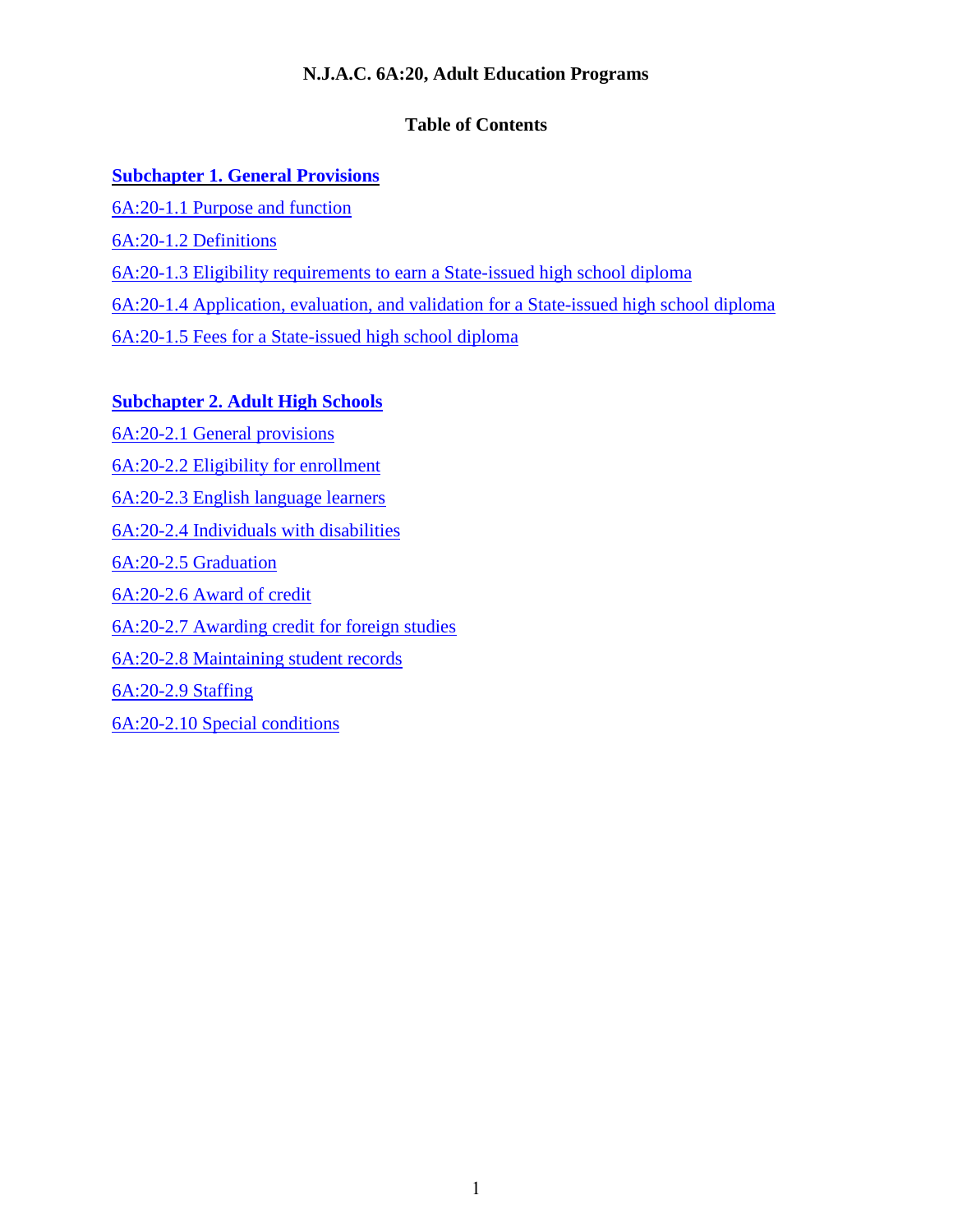#### **Chapter 20, Adult Education Programs**

### **Subchapter 1. General Provisions**

### <span id="page-1-1"></span><span id="page-1-0"></span>**6A:20-1.1 Purpose and function**

- (a) The Adult Education Unit within the Office of Career Readiness in the New Jersey Department of Education is responsible for:
	- 1. Providing educational leadership for the programs cited in this chapter;
	- 2. Supervising NJHSEA testing centers;
	- 3. Evaluating college transcripts of persons applying for a State-issued high school diploma, pursuant to N.J.A.C. 6A:20-1.4(a)2;
	- 4. Awarding State-issued high school diplomas to applicants meeting the requirements for diploma issuance; and
	- 5. Reviewing data on adults without high school diplomas to help ensure programming is meeting their needs.

#### <span id="page-1-2"></span>**6A:20-1.2 Definitions**

The following words and terms shall have the following meanings when used in this chapter, unless the context clearly indicates otherwise.

"Accredited" means a traditional high school, a private career school, or a traditional or online college or university has met the criteria and standards set by an appropriate accrediting agency, such as the Middle States Association.

"Adult high school" means a district board of education school that conducts supervised educational activities in the day or evening to provide persons 16 years of age or older with the necessary instruction to enable them to complete the requirements for a locally issued, State-endorsed diploma. Each adult high school has a separate County District School (CDS) System code from the school district.

1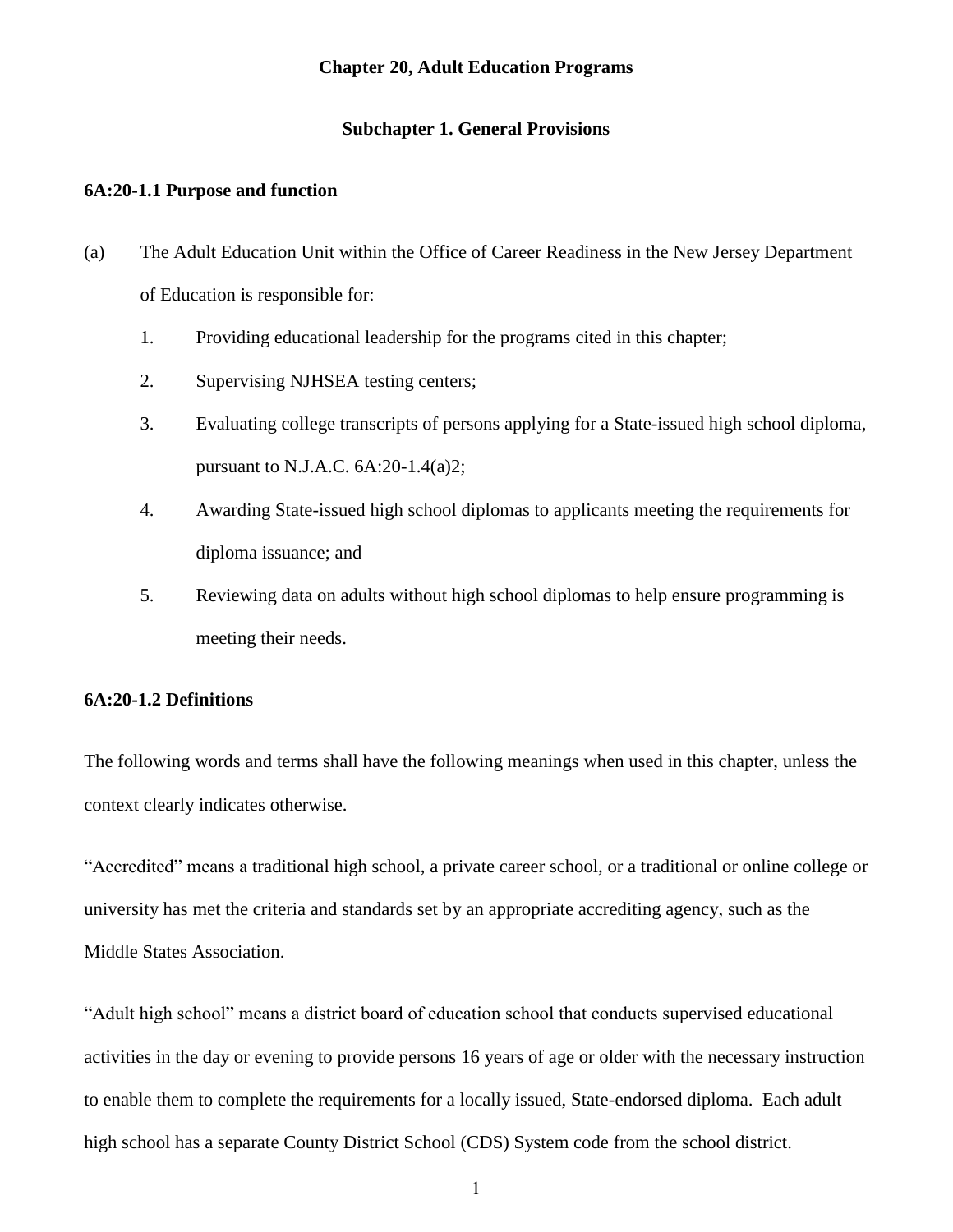"County District School (CDS) System" means an information system located on the New Jersey Department of Education's website that collects and tracks data about educational entities in New Jersey that receive State or Federal funds.

"DD-214" means a United States Department of Defense form issued to all members of the military that describes their service record.

"Disability" means, with respect to an individual, a physical or mental impairment that substantially limits one or more major life activities, a record of such an impairment, or being regarded as having such an impairment.

"Educational plan" means a signed and dated document developed by the student and a professional staff member of the adult high school.

"Emancipated minor" means a person 16 or 17 years of age who resides in an independent housing arrangement and is not responsible to a natural or resource family parent**(**s**)** or guardian**(**s**)**.

"English language learner" or "ELL" means a student whose native language is other than English. The term refers to students with varying degrees of English language proficiency in any one of the domains of speaking, reading, writing, or listening and is synonymous with limited English-speaking ability as used at N.J.S.A. 18A:35-15 through 26.

"English language proficiency" means the full command of language skills, including proficiency in listening, speaking, reading, and writing of the English language. English language proficiency is defined operationally as the passing score on an English language proficiency test. To attain proficiency in the English language requires more time than to attain fluency.

"Full-time employment" means work that is at least 30 hours per week.

"New Jersey High School Equivalency Assessment" or "NJHSEA" means any of the assessments approved by the State Board of Education for achieving a New Jersey State-issued high school diploma.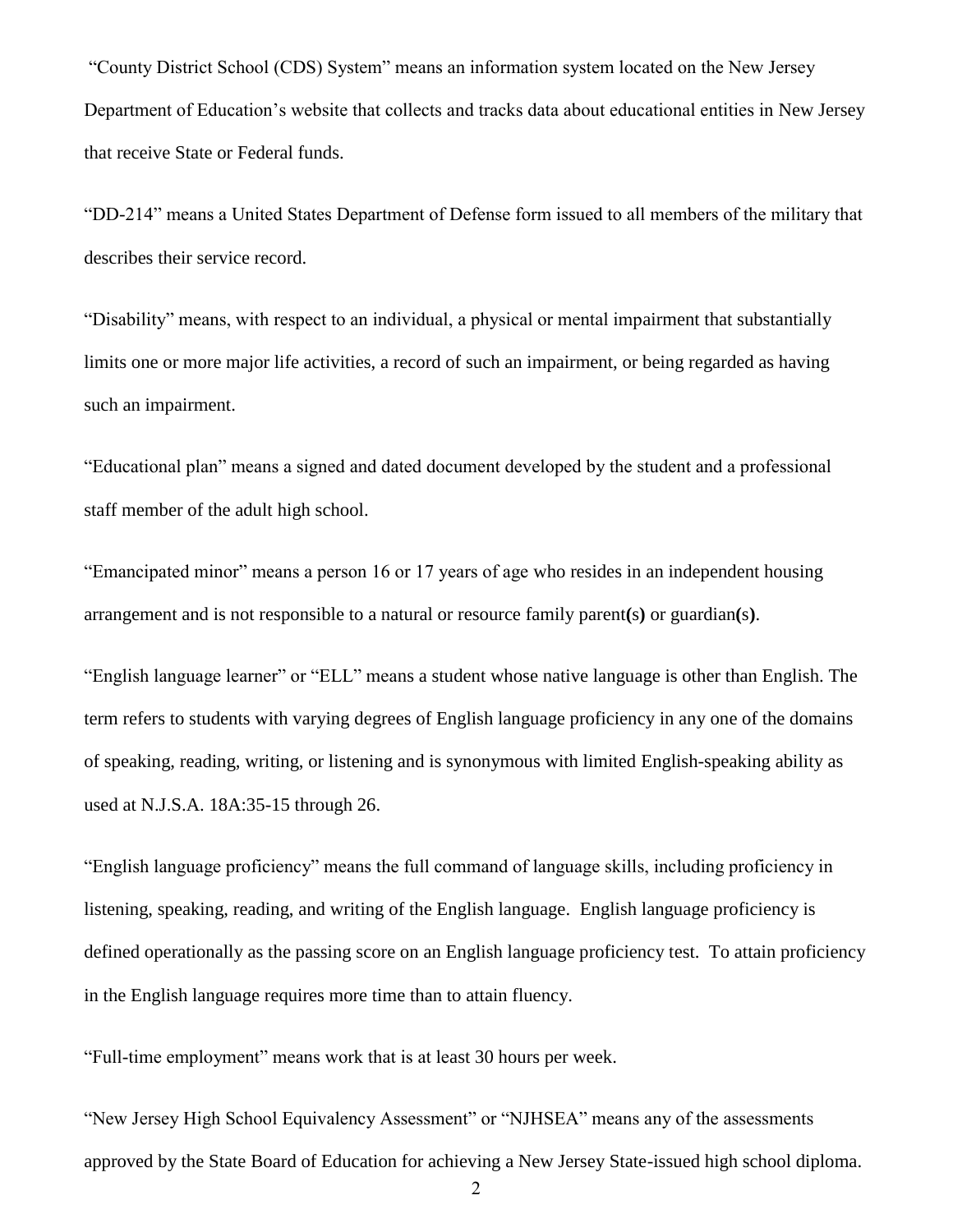"Occupational license" means the license required to ensure that only qualified individuals work in occupations that affect the health and safety of the public in the State. Individuals seeking such a license must meet specific qualifications mandated by State law, rules, or regulation.

"Official transcript" means a person's record of high school, adult high school, or college courses, grades**,** and credits awarded, or a record of an NJHSEA or other assessment approved by the State Board of Education.

"Part-time employment" means work that is more than 15 hours but less than 30 hours per week.

"Proficiency" means an explicitly stated and demonstrable knowledge and/or skill used to define a desired learning outcome.

"Proprietary school" means a privately owned school, such as a private career and technical school.

"Remedial college courses" means courses taken at an accredited college or university that are not applied toward graduation and for which no college academic credit is awarded.

"Senior standing" means one year or less of credit hours remaining in order to meet high school graduation requirements.

"State-endorsed diploma" means a locally issued document awarded to an exiting student indicating successful completion of high school graduation requirements.

"State-issued high school diploma" means a high school diploma provided by the New Jersey Department of Education to persons 16 years of age or older and no longer enrolled in school to document the attainment of academic skills and knowledge equivalent to a high school education.

"Statement of responsibilities" means an agreement signed by both the student and a representative of an adult high school establishing the requirements of the student and the representative to engage in a successful academic program.

3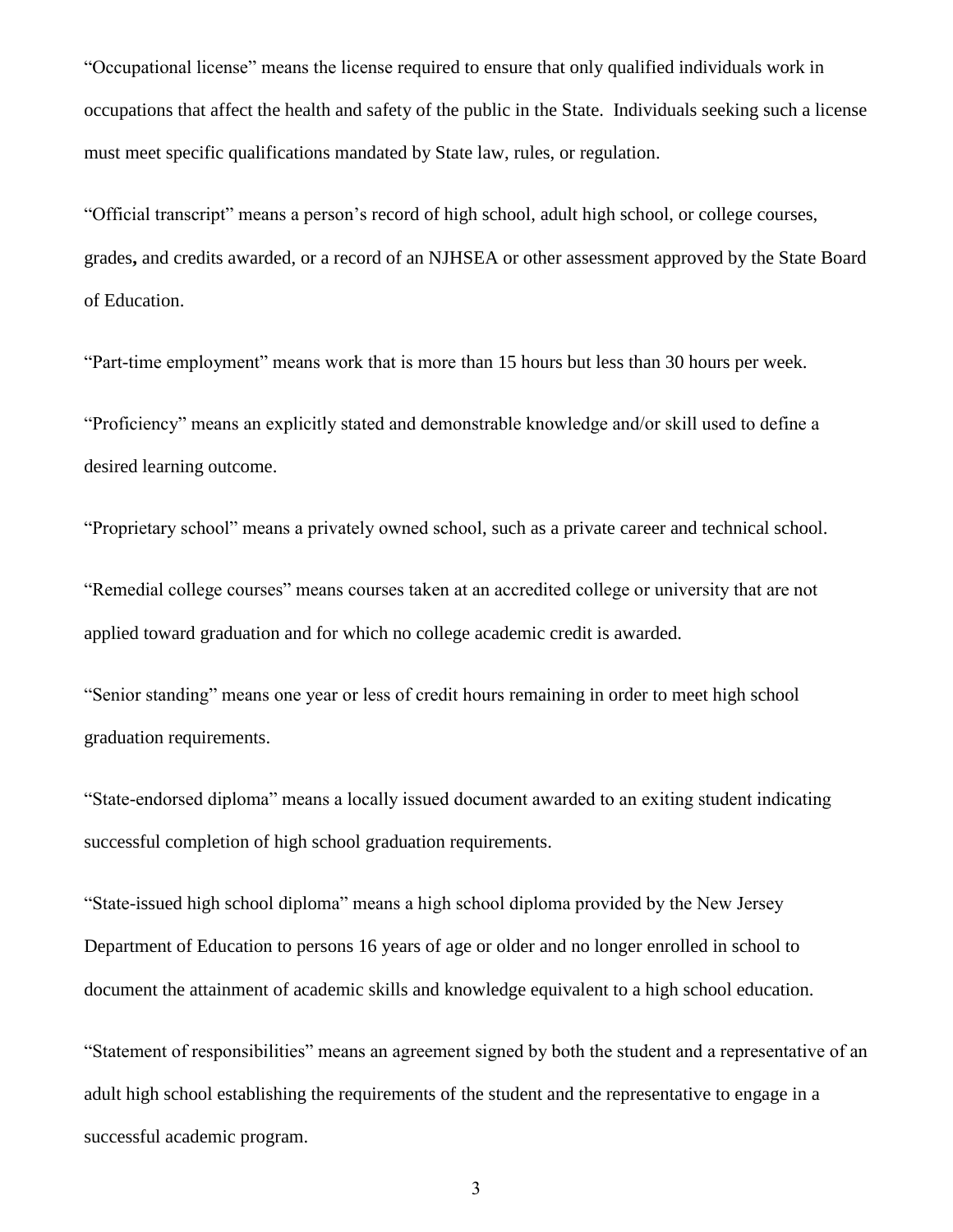"Traditional course" means a course that has specified lengths of time for a specific number of class meetings and the completion of activities necessary to achieve the accepted level of proficiencies for the award of credit.

# <span id="page-4-0"></span>**6A:20-1.3 Eligibility requirements to earn a State-issued high school diploma**

- (a) To participate in programs that lead to a State-issued high school diploma, a person shall be a New Jersey resident at least 16 years of age and no longer enrolled in school and shall have not yet obtained a high school diploma in New Jersey or any other state.
- (b) Requests to participate in programs that lead to a State-issued high school diploma from persons 16 or 17 years of age residing with a natural or resource family parent or guardian shall be accompanied by a [Certificate](https://www.nj.gov/education/adulted/) of Consent **(**available at [https://www.nj.gov/education/adulted/\)](about:blank) signed by a natural or resource family parent, guardian, probation or parole officer, State rehabilitation counselor, or a judge.
- (c) Requests to participate in programs that lead to a State-issued high school diploma from persons 16 or 17 years of age residing in a State, county, or municipal institution, or in a residential program, shall be accompanied by a Certificate of Consent signed by either a natural or resource family parent or guardian, or a surrogate parent when neither is available.
	- 1. Each institution shall ensure the rights of persons 16 or 17 years of age are protected through the provision of a surrogate parent who shall assume all parental rights under this chapter, when either:
		- i. The parent(s) cannot be located after reasonable efforts; or
		- ii. The person 16 or 17 years of age is a ward of the State of New Jersey**,** as determined by the New Jersey Department of Children and Families, Division of Child Protection and Permanency.
	- 2. Each institution shall establish a method for selecting and training surrogate parents.
	- 3. The person serving as a surrogate parent shall have: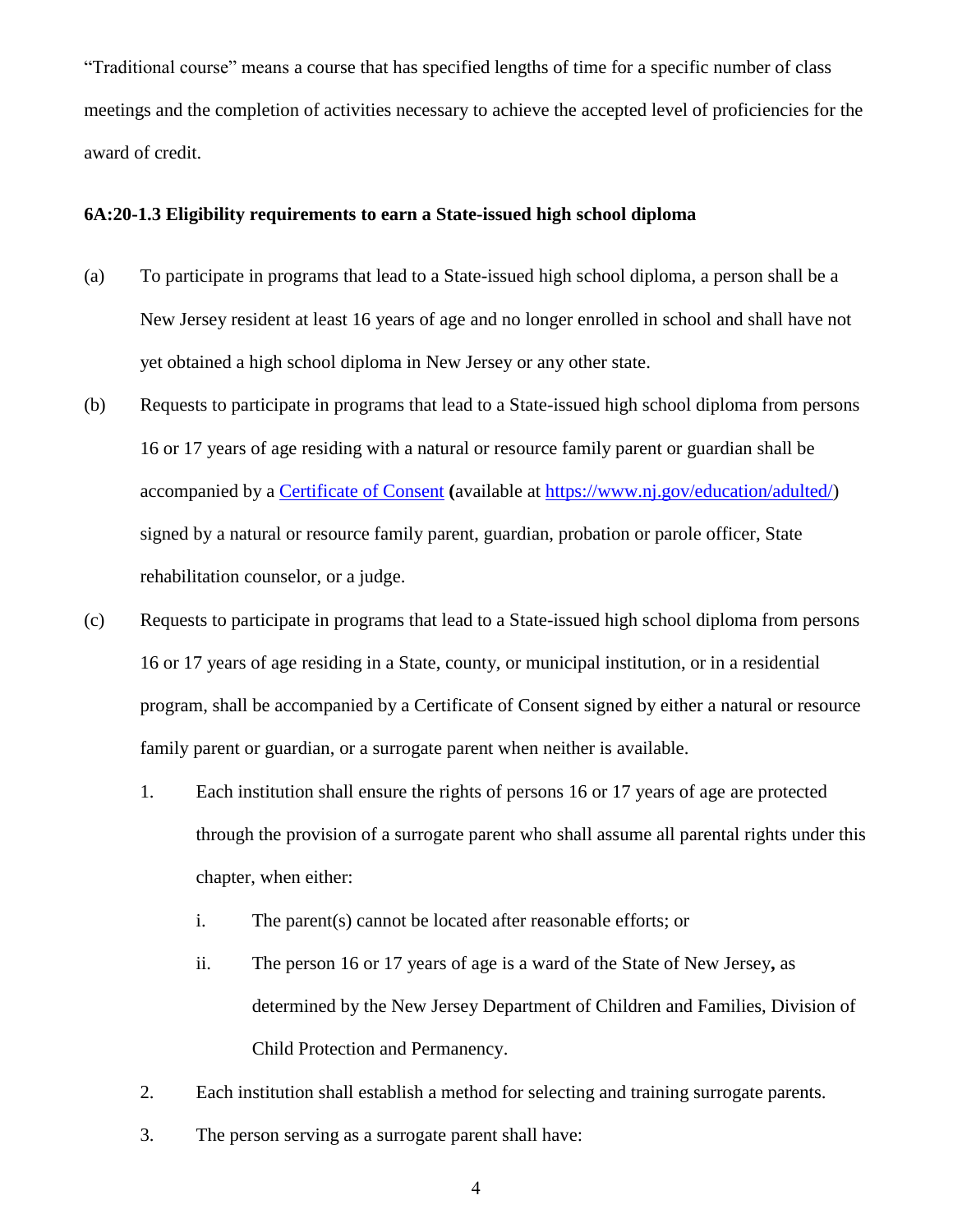- i. No interest that conflicts with the interests of the person 16 or 17 years of age he or she represents; and
- ii. Knowledge and skills to ensure adequate representation of the person 16 or 17 years of age.
- 4. A surrogate parent may be paid solely to act in that capacity. Persons serving as surrogate parents may not otherwise be employees of the institution.
- (d) Requests by emancipated minors to participate in programs that lead to a State-issued high school diploma shall be accompanied by a Certificate of Consent signed by a judge appointed in the State of New Jersey.
- (e) Programs that lead to a State-issued high school diploma shall accept, as space allows, all requests to participate from persons eligible under this section. Participation in programs shall not be limited in any way, except with respect to the availability of facilities and teaching personnel. Participants shall not be denied access to a program because of their place of residency**,** as long as they are a New Jersey resident.

### <span id="page-5-0"></span>**6A:20-1.4 Application, evaluation, and validation for a State-issued high school diploma**

- (a) The following methods may be used to apply for a State-issued high school diploma:
	- 1. Take and pass an NJHSEA.
		- i. Statewide standard scores for passage of an NJHSEA shall be set by a resolution of the State Board of Education.
		- ii. To request a copy of an NJHSEA transcript and diploma verification a person shall submit to the Department of Education (Department) a signed, written request.
	- 2. To request a State-issued high school diploma based on the evaluation of college coursework, a person shall submit to the Department a signed [Commissioner-provided](https://www.nj.gov/education/students/adulted/30ccapp.pdf)  [application](https://www.nj.gov/education/students/adulted/30ccapp.pdf) (available at [https://www.nj.gov/education/students/adulted/30ccapp.pdf](about:blank)**)**.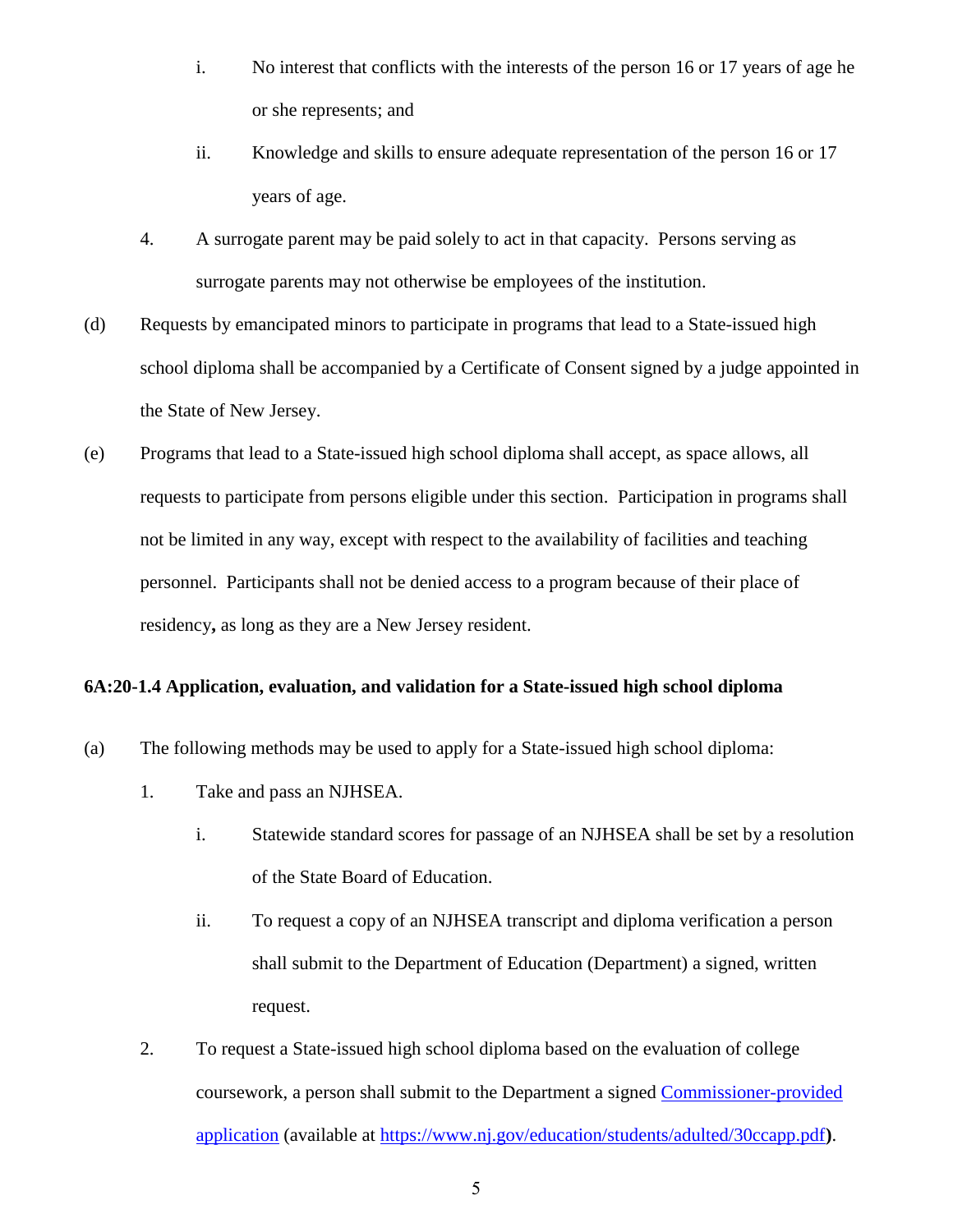Persons seeking evaluation of college coursework shall provide to the Department an official transcript from each academic institution from which coursework is to be evaluated, as well as documentation of New Jersey residency as set forth at N.J.A.C. 6A:22-3.4(a). A person who qualifies will have 30 general education credits leading to a degree at an accredited institution of higher education. Persons meeting these requirements will receive a State-issued high school diploma.

- i. Included in the 30 general education credits must be a minimum of three credits each in: English language arts; mathematics; science; and social studies; and a total of six credits from one or more of the following subjects: visual and performing arts; comprehensive health and physical education; world languages; technology; and 21st century life and careers. The remaining 12 credits may be taken from any other elective college courses.
- ii. Remedial college courses shall not count toward the requirement.
- iii. The minimum average grade for the 30 credits shall be a C or 2.0.

### <span id="page-6-0"></span>**6A:20-1.5 Fees for a State-issued high school diploma**

- (a) Persons submitting applications for a State-issued high school diploma by examination or reexamination shall pay a fee appropriate to the NJHSEA(s). Upon application to take or retake an NJHSEA, the test center or test vendor shall provide the applicant with a document verifying payment of the appropriate fee and designating a six-month time frame during which the applicant may take the test or retest(s). The applicant shall present the payment certification document at the time of testing.
- (b) By contractual agreement with the Department of Education, the New Jersey Department of Corrections, the Juvenile Justice Commission, and the Department of Children and Families may agree to pay for and administer the test to persons housed under the agencies' custody and supervision without charge to the candidate.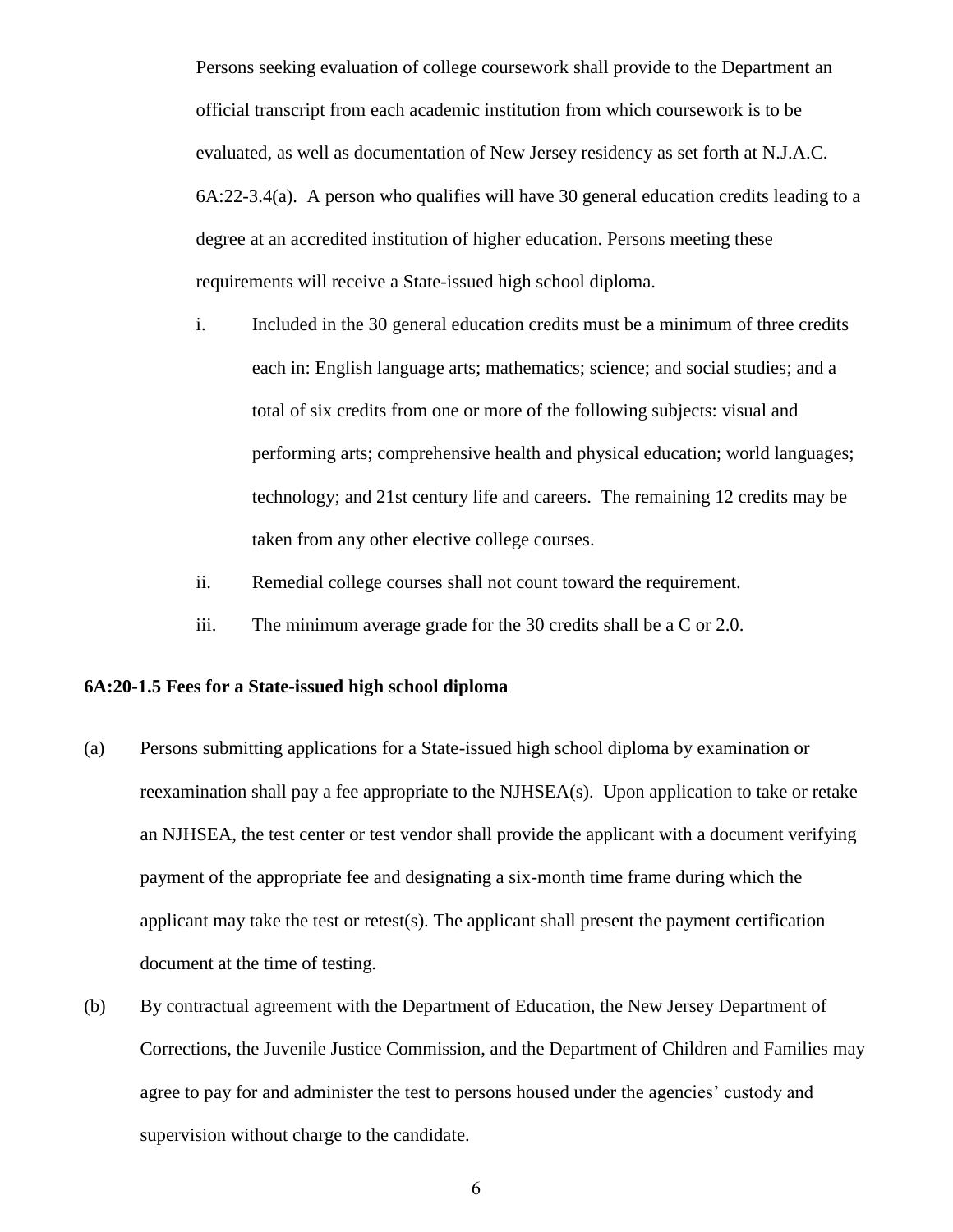#### <span id="page-7-1"></span><span id="page-7-0"></span>**6A:20-2.1 General provisions**

- (a) A district board of education may open and operate adult high schools, which shall offer students opportunity, accessibility, and flexibility while maintaining high standards inherent in the awarding of a high school diploma pursuant to N.J.S.A. 18A:50-1 et seq.Courses shall be sufficiently varied to meet the educational needs of students and shall be designed to challenge students to achieve their highest level of educational ability.
- (b) An adult high school program shall develop for each student an educational plan reflecting the student's past academic record, an analysis of past experiences for which credit may be awarded pursuant to N.J.A.C. 6A:20-2.6, graduation requirements, and a proposed schedule of courses for the current school year leading to completion of graduation requirements.

#### <span id="page-7-2"></span>**6A:20-2.2 Eligibility for enrollment**

- (a) To qualify for enrollment in an adult high school, a person shall:
	- 1. Be a New Jersey resident at least 16 years of age.
		- i. A student enrolled in secondary school with senior standing who lacks an opportunity to take at his or her secondary school courses that are available in an adult high school shall be eligible to take courses at the adult high school provided the chief school administrators of both the sending and receiving school districts approve in a written joint agreement the participation of the student on a space-available basis in the adult high school. The written approval shall explicitly state the course(s) to be taken, the credits offered for each subject, and the time frame covered by the agreement. Tuition established by the receiving school district on a cost-recovery basis may be charged to the sending school district for students enrolled under this exception, if applicable;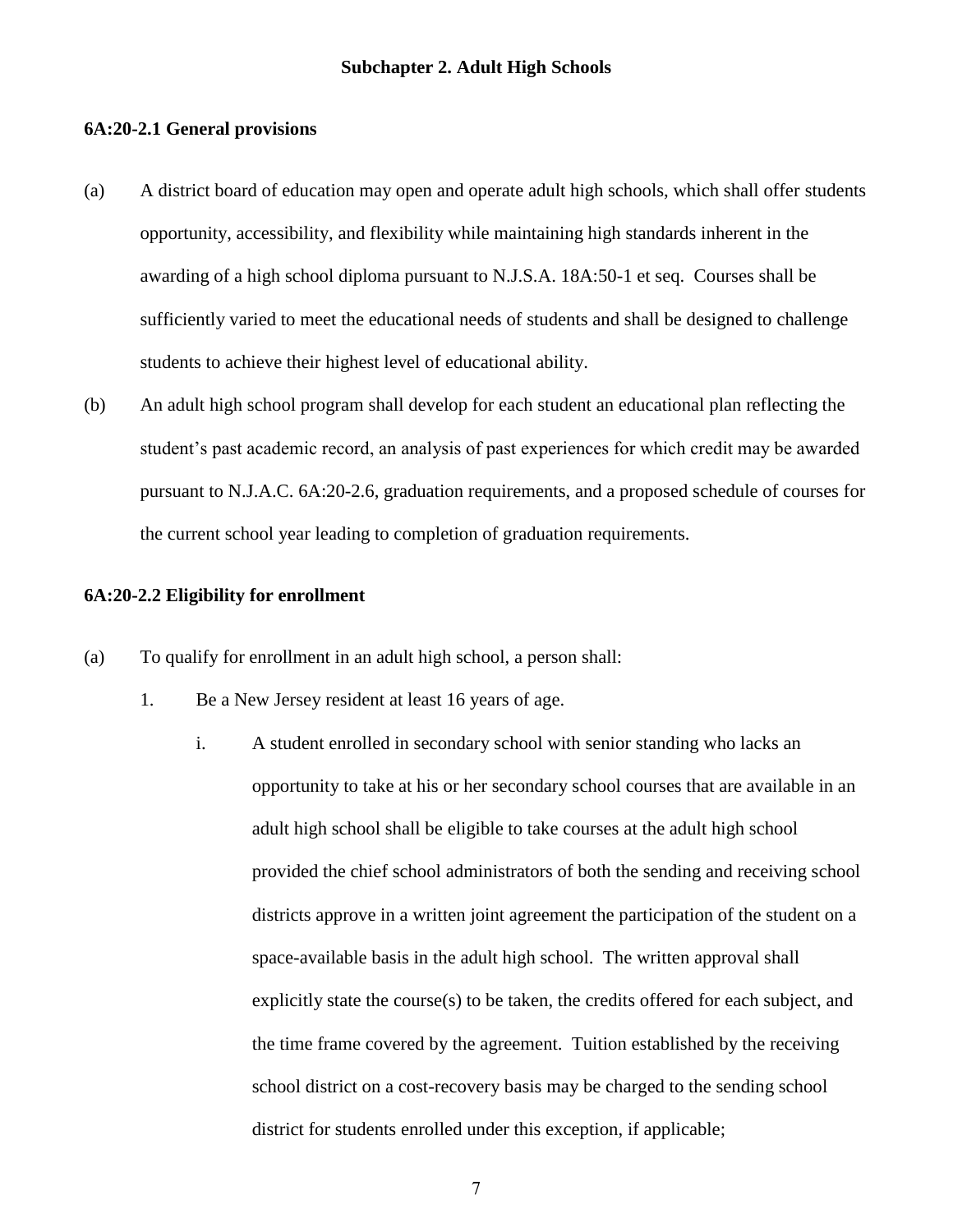- 2. Have not earned a State-endorsed or a State-issued high school diploma;
	- i. Persons holding State-endorsed high school diplomas may enroll in an adult high school on a space-available basis for the express purpose of supplementing their high school record. Tuition established by the host school district on a costrecovery basis may be charged to persons enrolling under this exception; and
- 3. Complete and sign a locally created application for enrollment**,** including a statement of responsibilities.

# <span id="page-8-0"></span>**6A:20-2.3 English language learners**

- (a) English language learners shall be required to demonstrate language proficiency on a Stateapproved English proficiency assessment at a score level determined by the State Board of Education.
	- 1. English language learners shall be referred to appropriate classes in the adult high school to attain English language proficiency. If the language improvement needs of the individual cannot be met by the adult high school, then the principal shall refer the person to a New Jersey Department of Labor and Workforce Development [Career Connections](https://careerconnections.nj.gov/)  [site](https://careerconnections.nj.gov/) [\(https://careerconnections.nj.gov/\)](about:blank)**.**

# <span id="page-8-1"></span>**6A:20-2.4 Individuals with disabilities**

- (a) For an individual with a previous individualized education program (IEP) seeking similar services at an adult high school, the principal of the adult high school shall request, with the written consent of the individual, the most recent evaluation and IEP for the individual from the high school of last attendance, provided the evaluation was made within the last three years.
	- 1. The principal shall review the IEP to determine the services required by the plan and the availability of such services at the adult high school.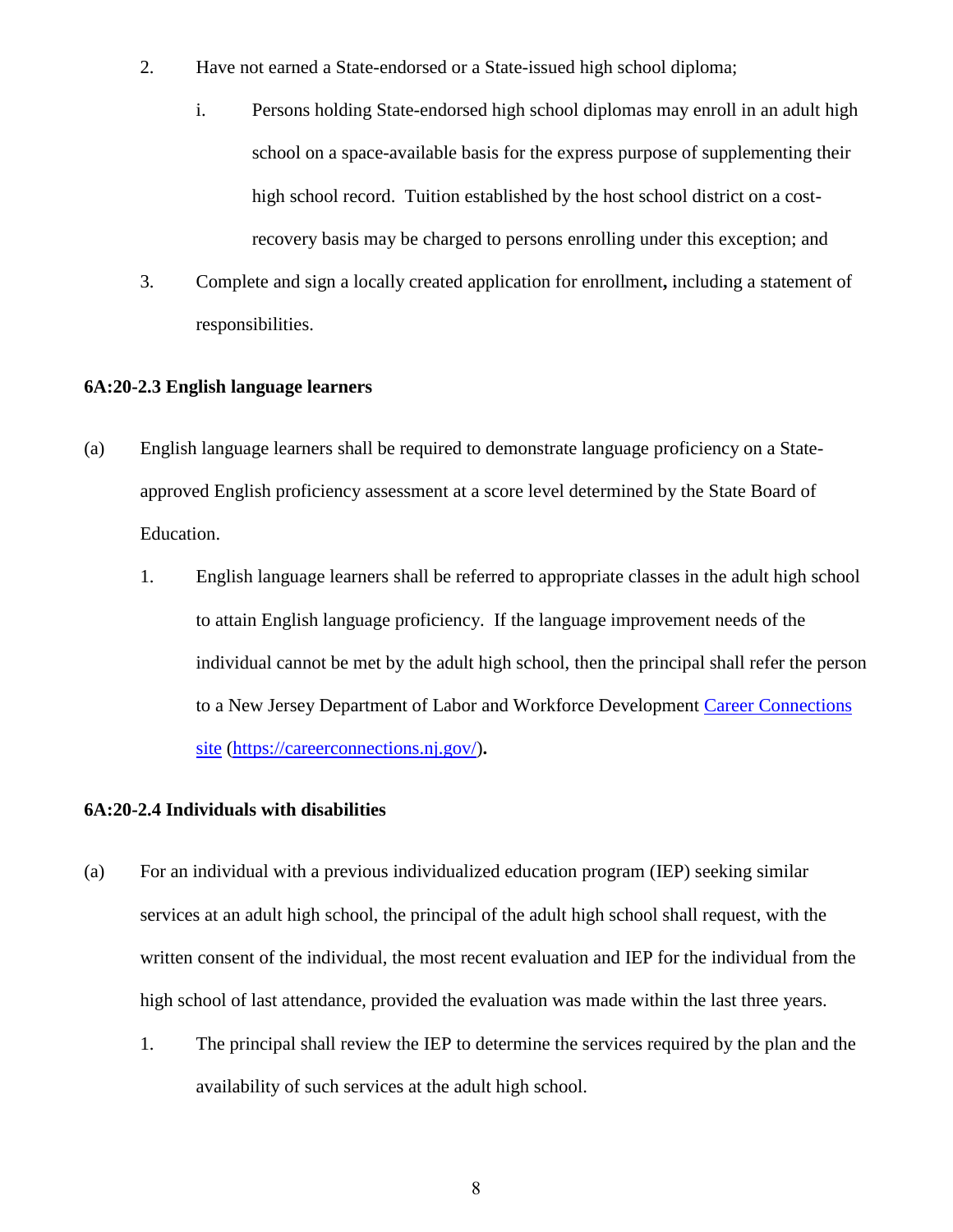- i. If the IEP can be carried out, it shall serve as the instructional guide for the individual.
- ii. If the principal determines the IEP cannot be carried out, the principal shall promptly refer the individual to the nearest adult high school with staff available to offer the special services required in the IEP or to the appropriate county or State agencies or institutions with resources and personnel able to serve the individual's needs.
- 2. If the evaluation was made more than three years prior to application to the adult high school, the IEP may not serve as a guide for the individual's instructional program at the adult high school**.** The individual shall be referred to the IEP team for a reevaluation in accordance with N.J.A.C. 6A:14, Special Education.
- (b) For an individual who previously had a 504 plan, the principal of the adult high school shall request, with the written consent of the individual, the most recent 504 plan for the individual from the high school of last attendance, provided the evaluation was made within the last year. The school district shall determine if the 504 plan needs to continue, be discontinued, and/or updated. The principal of an adult high school may request a doctor's note with a rationale and treatment plan to verify the continued need for the 504 plan.
- (c) An individual with a disability who does not qualify for special education and related services, pursuant to (a) above and N.J.A.C. 6A:14, and who does not have a previous 504 plan shall be counseled regarding educational options that would lead to a high school diploma.

## <span id="page-9-0"></span>**6A:20-2.5 Graduation**

(a) A district board of education operating an adult high school shall adopt policies for adult high school graduation requirements pursuant to N.J.A.C. 6A:8-5.1. Policies shall include passing the Statewide assessment for graduation pursuant to N.J.A.C. 6A:8-5.1.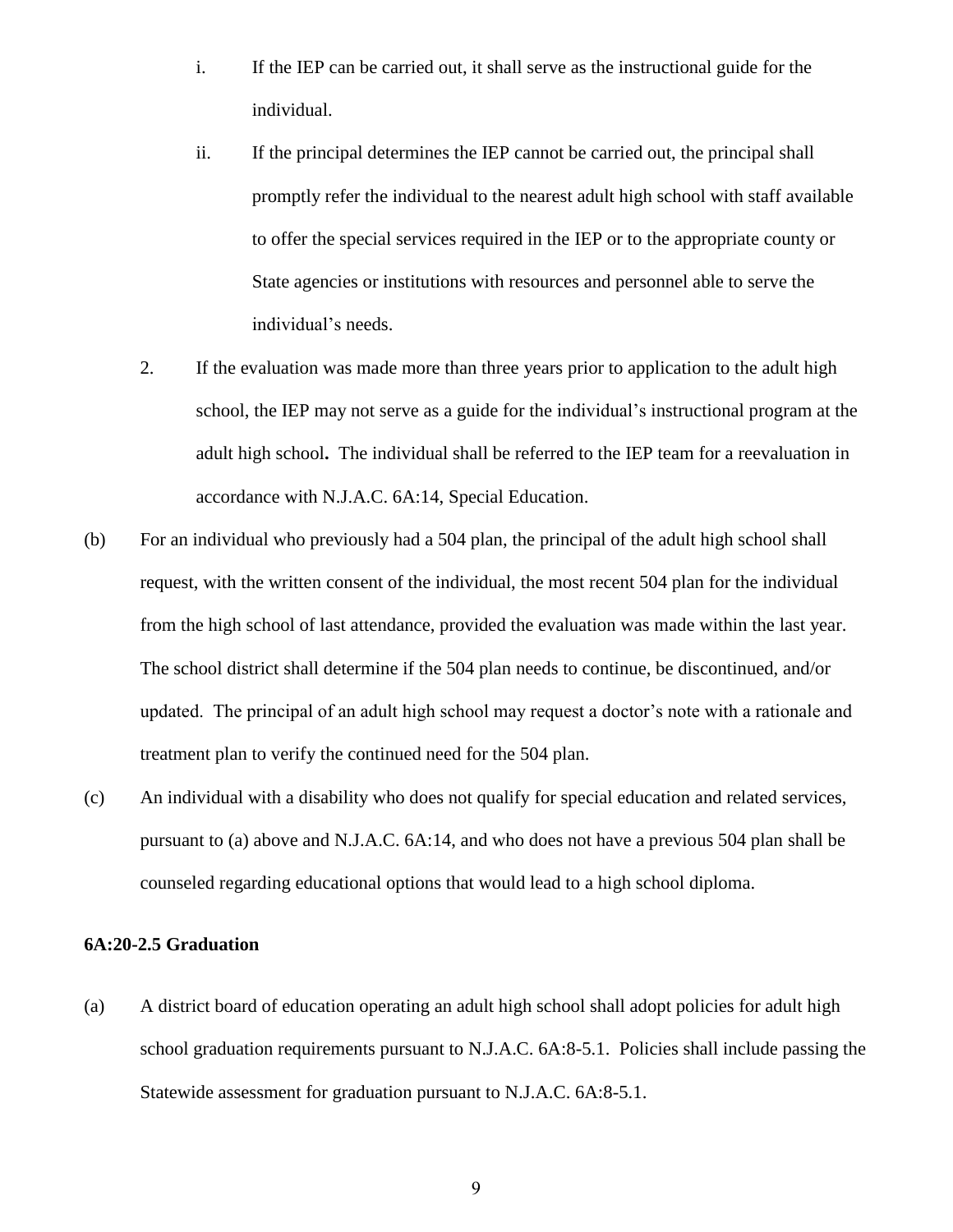- 1. Students who are enrolled in an adult high school and are unable to pass the Statewide assessment for graduation, pursuant to N.J.A.C. 6A:8-5.1, shall receive further evaluation through the portfolio appeal process, pursuant to N.J.A.C. 6A:8-5.1.
- 2. English language learners who are enrolled in an adult high school and are unable to pass the Statewide assessment for graduation, required at N.J.A.C. 6A:8-5.1, shall receive further evaluation pursuant to N.J.A.C. 6A:8-5.1(h), and shall demonstrate English language fluency on a Department-approved English proficiency assessment. The portfolio appeals process shall be undertaken in the English language learner's native language, when available.
- (b) A district board of education operating an adult high school shall ensure that students meet the requirements for high school graduation pursuant to N.J.A.C. 6A:8-5.
- **(**c) The staff of each adult high school shall distribute to each entering student a copy of all State and local adult high school graduation requirements. At the beginning of each course, all students shall receive a list of proficiencies required for successful completion of the course.
- (d) Successful completion of the requirements set forth at (a) and (b) above, and the requirements established by the district board of education, shall be required as conditions for awarding a locally issued, State-endorsed diploma.
- (e) No district board of education shall issue a State-endorsed high school diploma without State approval of the adult high school program.
- (f) No district board of education shall issue a State-endorsed high school diploma without signed verifications for all credit awarded for experience and an official transcript(s) being on file.

# <span id="page-10-0"></span>**6A:20-2.6 Award of credit**

(a) A district board of education operating an adult high school shall annually adopt, at a public meeting, policies that provide for the awarding of credit, subject to the following: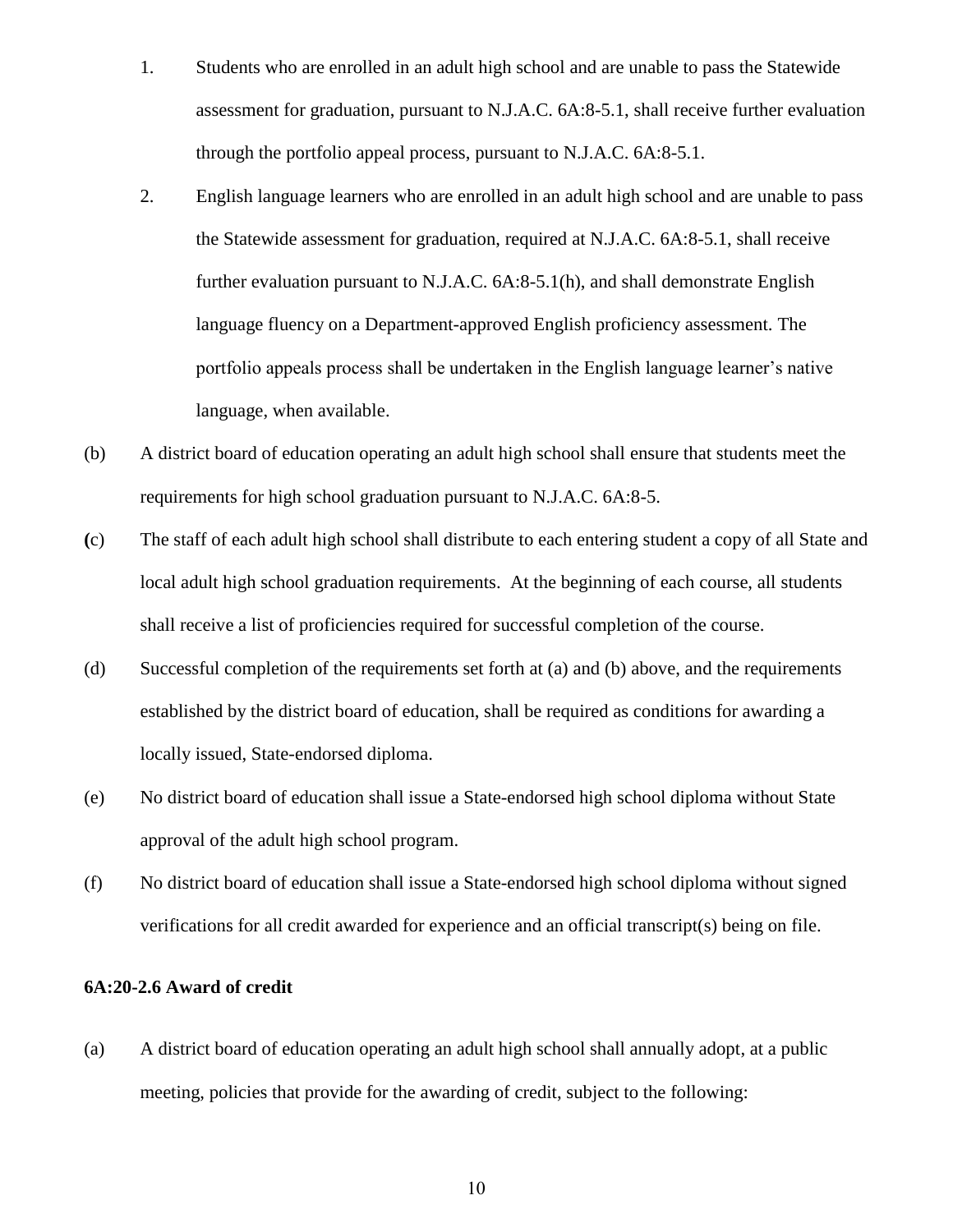- 1. Credits verified by an official transcript may be transferred from accredited or Stateapproved high schools or institutions. Experiences being considered for transferred credit from proprietary schools or public vocational training programs shall be assessed in terms of proficiencies for school district courses offering similar experiences.
	- i. An official transcript shall have either of the following indicators: a raised seal or the original signature of a school administrator.
- 2. Courses taken at an accredited college that lead to a degree and are not remedial courses shall be verified by an official transcript. One and two-thirds credits may be awarded for each college credit.
- 3. Credits may be awarded for physical education and basic military training with the following limitations:
	- i. Up to 15 credits may be awarded for previously earned high school physical education credits verified by an official transcript;
	- ii. Up to 10 credits verified by a DD-214 form may be awarded for basic military training; and
	- iii. The combination of (a)3i and ii above shall not exceed 15 credits.
- 4. A maximum of two and one-half credits in health and safety may be awarded for the possession of a valid New Jersey driver's license if credit for driver's education has not been awarded.
- 5. Credit may be awarded for work experience with the following limitations:
	- i. Two and one-half credits may be awarded for each 12 months of full-time employment verified by a signed statement from an employer(s);
	- ii. Two and one-half credits may be awarded for each 24 months of part-time employment verified by a signed statement from an employer(s); and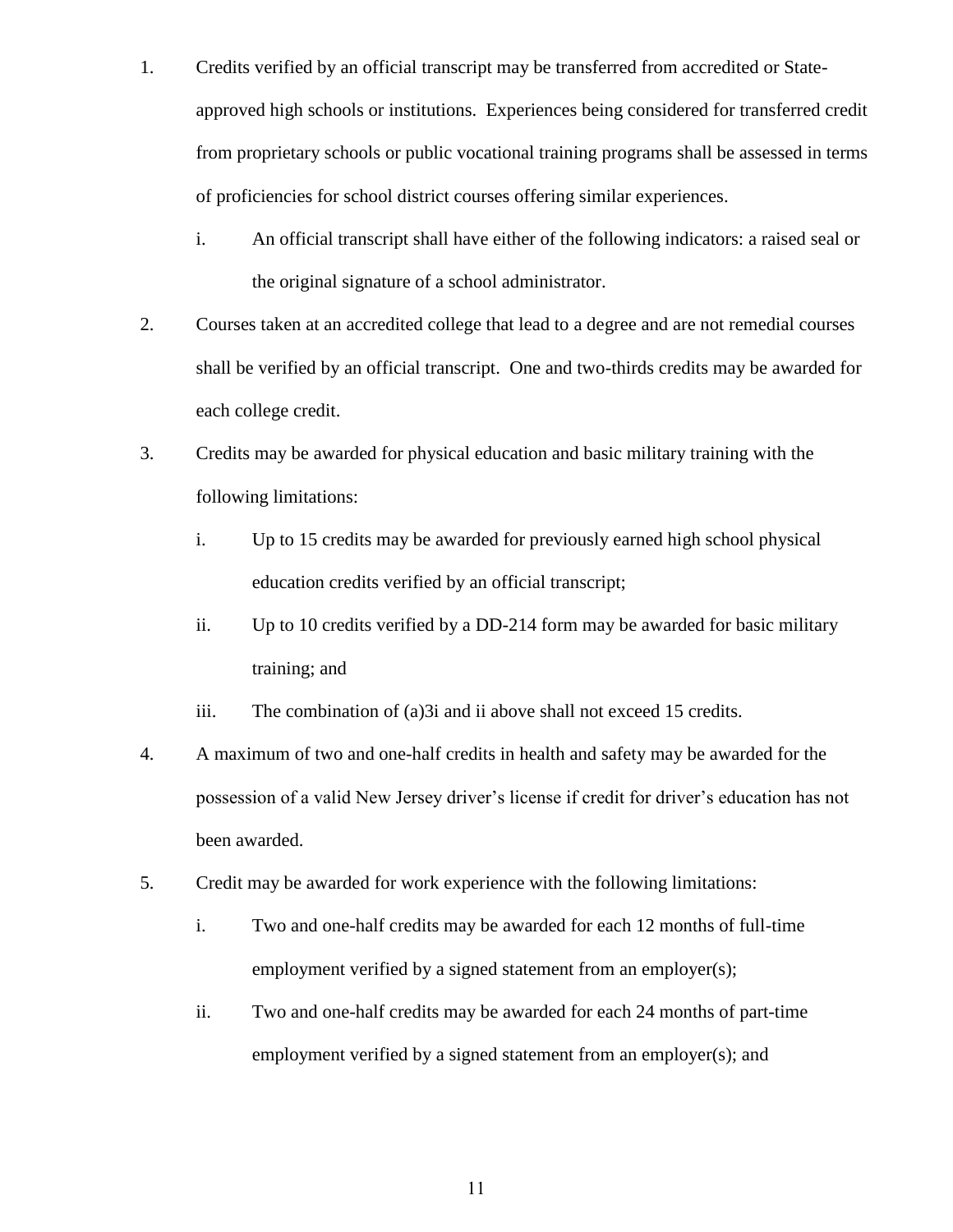- iii. The combination of (a)5i and ii above shall not exceed 10 credits and may not duplicate credits awarded for apprentice training, an occupational license or onthe-job training.
- 6. Credits may be awarded for completion of apprentice training with the following limitations:
	- i. The apprentice training must be approved by the New Jersey Department of Labor and Workforce Development;
	- ii. Completion of training, which includes related technical instruction (RTI) and onthe-job training (OJT), shall be verified by a signed document from the registered apprentice sponsor;
	- iii. The award shall not exceed 20 credits and shall not duplicate credits awarded for work experiences, an occupational license, on-the-job training**,** or transferred credit from an official transcript; and
	- iv. The New Jersey Department of Labor and Workforce Development periodically announces the apprenticeship titles eligible for the award of credit and the amount of credit to be awarded.
- 7. Credit may be awarded for possession of a current occupational license issued by a State agency, with the following limitations:
	- i. A maximum of five credits may be awarded for a current occupational license;
	- ii. The New Jersey Department of Labor and Workforce Development periodically announces the occupational titles eligible for the award of credit;
	- iii. Credit may be awarded for only one occupational license; and
	- iv. Credit awarded for an occupational license shall not duplicate credit awarded for work experience, on-the-job training, apprenticeship, or transferred credit from an official transcript.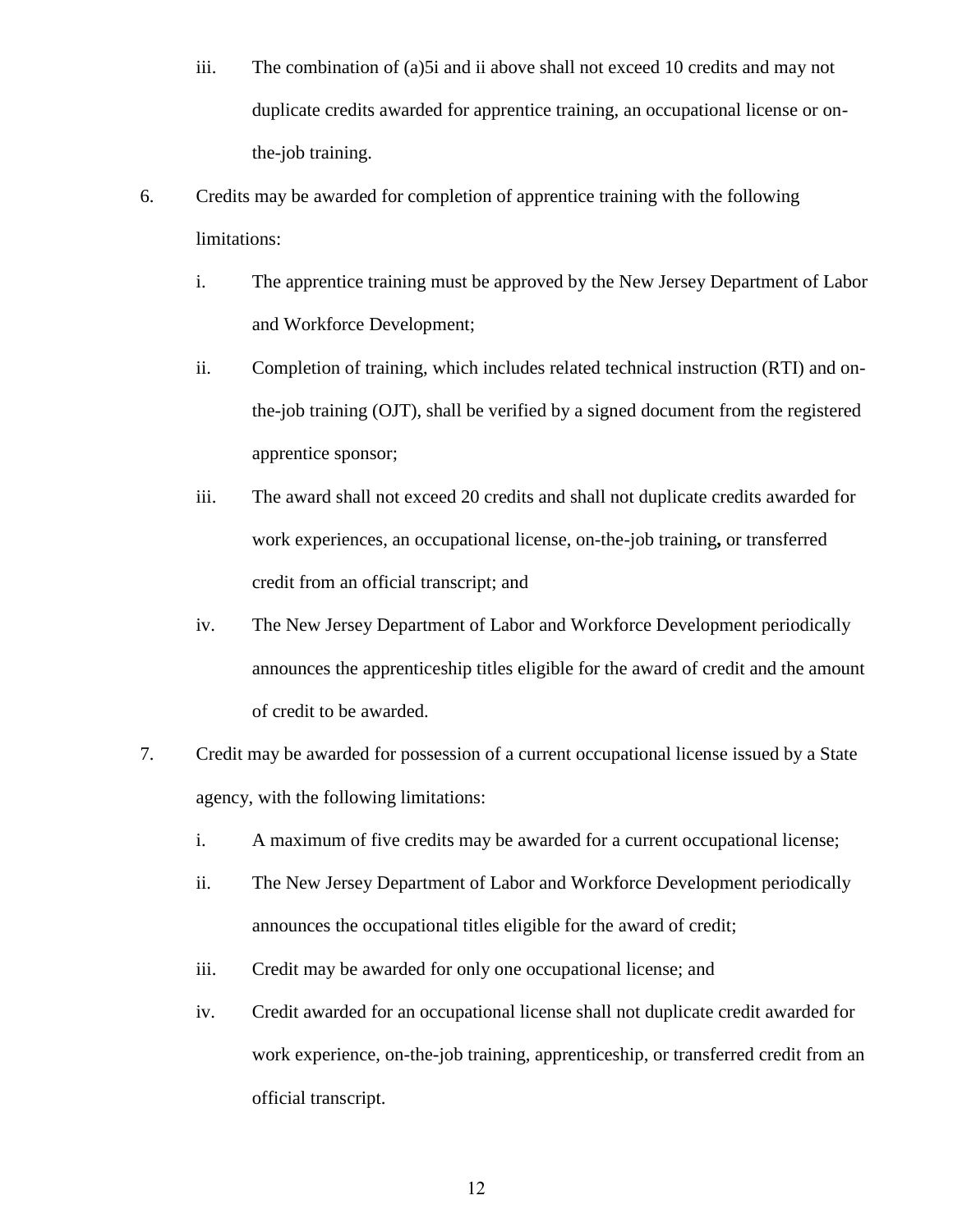- 8. Credits may be awarded for on-the-job training and advanced military training with the following limitations:
	- i. Five credits may be awarded for each 120 hours of on-the-job training that is formally supervised, follows a prescribed training outline, and is verified by a signed statement from the employer;
	- ii. One credit for each week of advanced military training that is verified by the Military Occupational Specialty designation on the DD-214 form not to exceed 10 credits; and
	- iii. The combination of (a)8i and ii above shall not exceed 20 credits and may not duplicate credits for work experience, apprentice training**,** or an occupational license.
- 9. The cumulative award of credit for (a)5, 6, 7, and 8 above shall not exceed 30 credits.
- 10. Credit may be awarded for passing a comprehensive examination with the following limitations:
	- i. The award shall not exceed five credits;
	- ii. The comprehensive examination shall be part of an approved course and may be used only to award credit for a single course; and
	- iii. The comprehensive examination may not be a standardized test, such as an NJHSEA.
- 11. Credit may be awarded for remedial coursework in English language arts and mathematics only to persons who have demonstrated reading, writing, or mathematical proficiency below the ninth grade level on a commercially available, nationally normed, standardized test for adults or to persons unable to pass the Statewide assessment for graduation pursuant to N.J.A.C. 6A:8-5.1.
	- i. The award of credit may not exceed 20 credits in English language arts and 20 credits in mathematics.